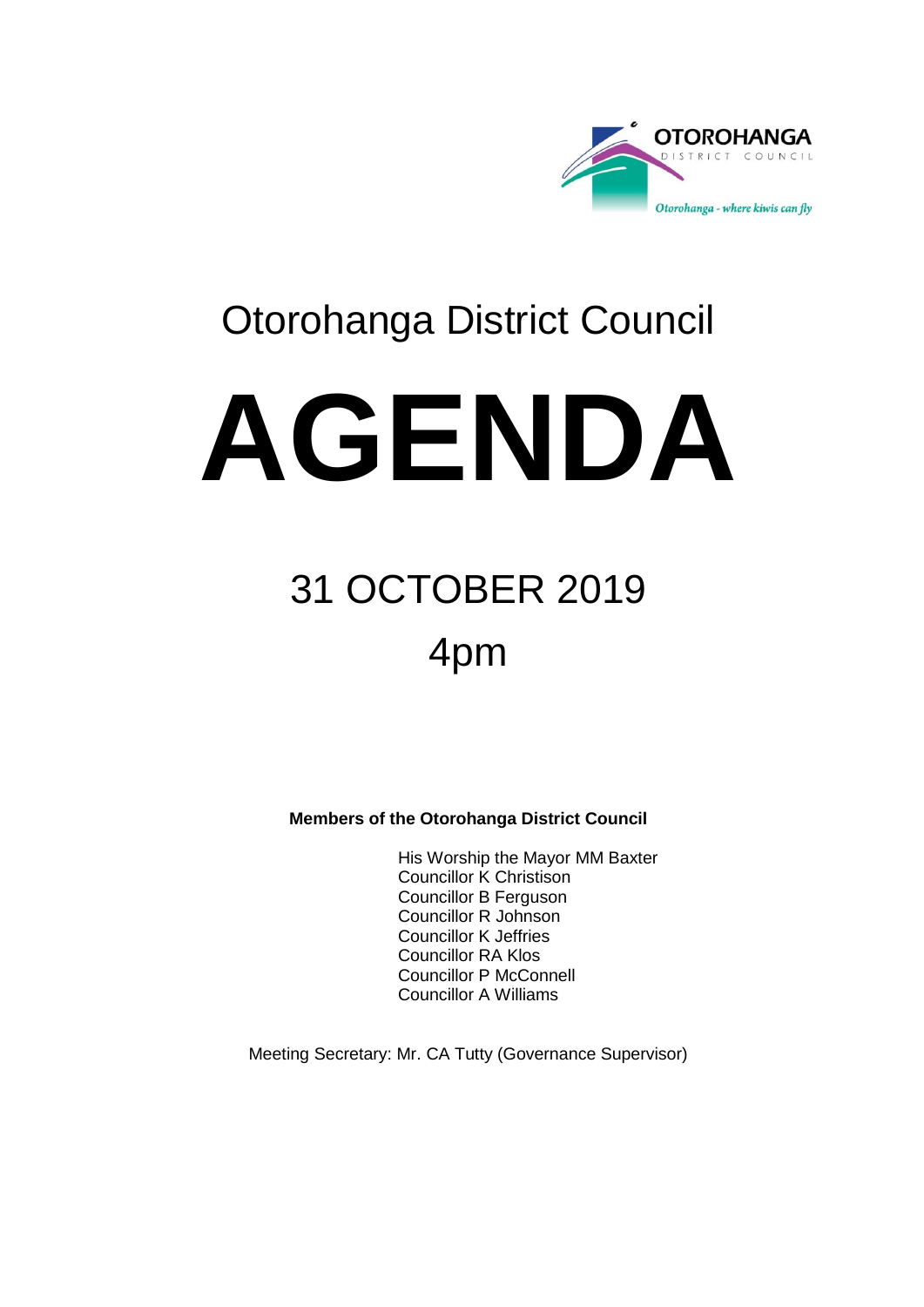#### **OTOROHANGA DISTRICT COUNCIL**

#### **31 OCTOBER 2019**

Notice is hereby given that an extraordinary meeting of the Otorohanga District Council will be held in the Council Chambers, 17 Maniapoto Street, Otorohanga on Thursday 31 October 2019 commencing at 4pm.

#### **25 OCTOBER 2019**

**Tanya Winter CHIEF EXECUTIVE**

#### **ORDER OF BUSINESS:**

**PRESENT**

**IN ATTENDANCE**

**APOLOGIES**

#### **REPORTS**

#### **ITEM 5 ADOPTION OF ANNUAL REPORT FOR YEAR ENDED 30 JUNE 2019 1**